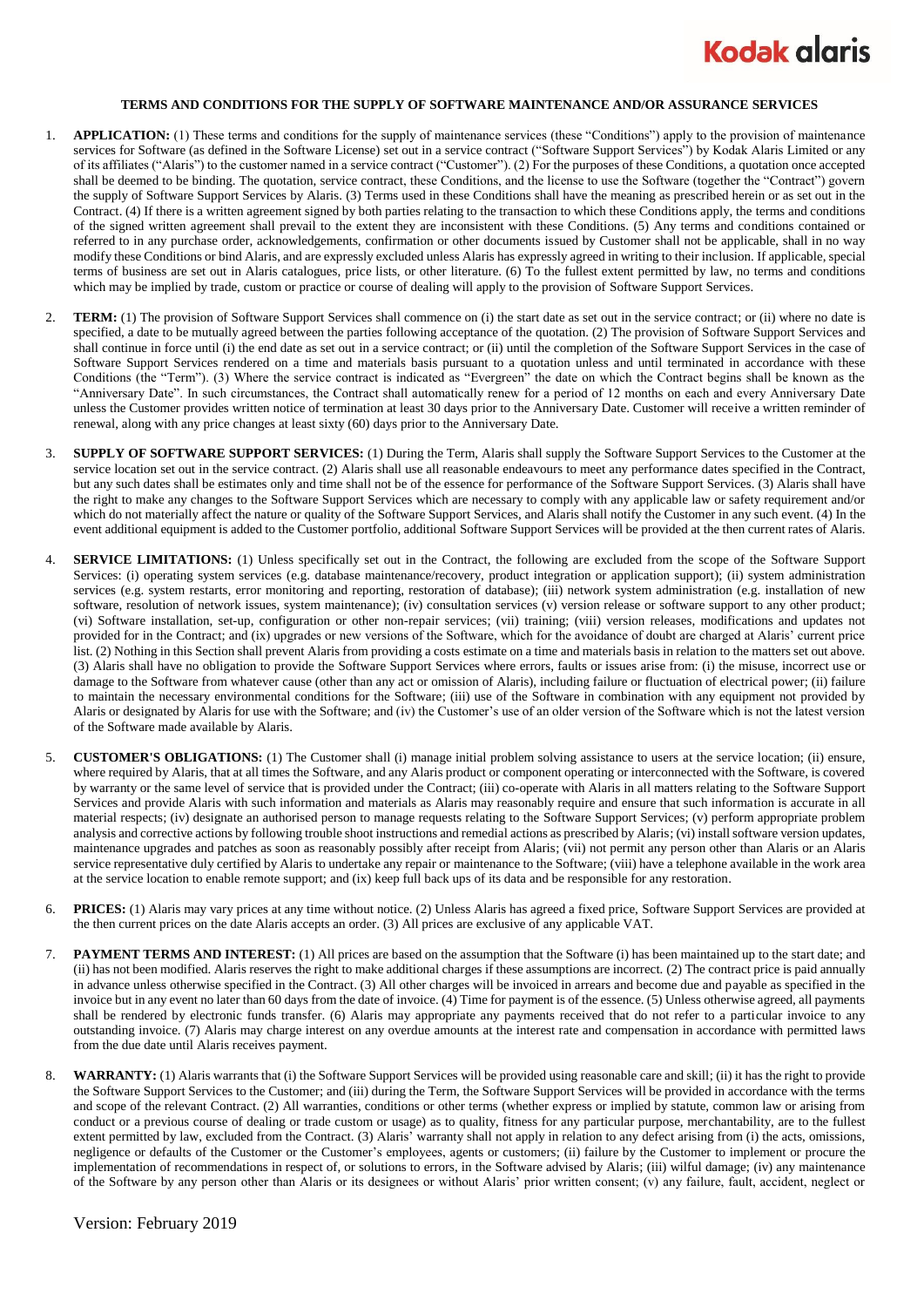misuse of equipment, software or media not supplied by Alaris; and (vi) any breach of Customer's obligations under the Software License, howsoever arising. (4) Customer is not entitled to cancel or withdraw from any Contract or withhold payment of invoices or make deductions on account of Software Support Services claimed to be defective.

- 9. **LIMITATION OF LIABILITY:** (1) If not expressly provided for otherwise in these Conditions in no event, whether in contract, tort (including in either case negligence), misrepresentation (other than fraudulent misrepresentation), breach of statutory duty or otherwise pursuant to the Contract, shall Alaris be liable for any loss of profits, anticipated savings, revenue, business, loss or corruption of data, loss of use, loss of goodwill, loss due to delay or any indirect, special, incidental or consequential loss or damage whatsoever. (2) Alaris' sole obligation and liability for breach of the warranty set out in Section 8 (1) above, is for Alaris to use commercially-reasonable efforts, at Alaris' expense, to replace software media or modify the Software so that the warranty specified under Section 8 (1) is true. In the event of a warranty claim, Customer shall be responsible for the removal of any defective Software and subsequent replacement of any replacement Software. (3) Subject to (1) and (2), Alaris' aggregate liability for all other claims, whether in contract, tort (including in either case negligence), misrepresentation (other than fraudulent misrepresentation), breach of statutory duty or otherwise pursuant to the Contract, shall be limited to the total price paid by the Customer for the specific Software giving rise to the claim in the 12 months prior to the claim in which the loss or damage occurred. (4) Nothing in the Contract shall be deemed to exclude or limit Alaris' liability in respect of: (i) Loss or damage caused by wilful intent or gross negligence of Alaris or Alaris' officers, employees, agents or contractors; (ii) Injuries to or death of any person, caused by Alaris or Alaris' officers, employees, agents or contractors; or (iii) any other liability which cannot be excluded at law. (5) Any claim for loss or damages, save for in relation to a claim pursuant to (4) must be notified to Alaris within twelve (12) months as from the date on which the damage was caused, failing which such claim is deemed to be waived.
- 10. **INTELLECTUAL PROPERTY:** (1) Customer acknowledges that all intellectual property rights meaning all inventions, patents, registered designs, design rights, database rights, copy rights know-how, trademarks, trade secrets and all other intellectual property rights, and the applications for any of the same and any rights or forms of protection of a similar nature and having equivalent or similar effect to any of them which may subsist anywhere in the world ("Intellectual Property Rights") in the Software Support Services shall belong to Alaris or the relevant third-party owners (as the case may be). (2) Customer shall not cause or permit any third party to cause any damage or endanger the Intellectual Property Rights of Alaris.
- 11. **INDEMNIFICATION:** (1) Without prejudice to any other rights of Alaris, Customer shall indemnify Alaris for any loss suffered by Alaris (including reasonable legal fees and costs) by reason of any use by Customer, Customer's employees, agents or customers, whether arising directly or indirectly, of the Software other than in accordance with the Contract. (2) Customer shall further indemnify and hold Alaris harmless against any loss or damage which it may suffer or incur as a result of the Customer's breach of any third-party additional terms howsoever arising. (3) In the event of a claim, or notification of an intention to make a claim, which may reasonably be considered likely to give rise to a liability under this indemnity ("Claim"), Customer shall: (i) as soon as reasonably practicable, give written notice of the Claim to Alaris specifying the nature of the Claim in reasonable detail; and (ii) not make any admission of liability, agreement or compromise in relation to the Claim. (4) Customer shall not, except with the prior written consent of Alaris, consent to entry of any judgment or enter into any settlement that does not include as an unconditional term the givin g by the claimant or plaintiff to Alaris and its affiliates a release from all liability and blame with respect to the Claim.
- 12. **SUSPENSION AND TERMINATION:** (1) If Alaris' performance of any of its obligations under the Contract is prevented or delayed by any act or omission by the Customer or failure by the Customer to perform any relevant obligation ("Customer Default"), Alaris shall without limiting its other rights or remedies have the right to suspend performance of the Software Support Services until the Customer remedies the Customer Default, and to rely on the Customer Default to relieve it from the performance of any of its obligations (to the extent the Customer Default prevents or delays Alaris' performance of any of its obligations). (2) Alaris shall not be liable for any costs or losses sustained or incurred by the Customer arising directly or indirectly from Alaris' failure or delay to perform any of its obligations as set out in the Contract; and the Customer shall reimburse Alaris on written demand for any costs or losses sustained or incurred by Alaris arising directly or indirectly from the Customer Default. (3) Without prejudice to its other rights, Alaris may terminate the Contract or in its sole discretion suspend performance of the Software Support Services immediately by written notice to the Customer in the event that (i) Customer fails to pay any sums due under the Contract; (ii) Customer breaches any terms of the Contract, including failure to install software updates, maintenance upgrades and patches as soon as reasonably possible; (iii) Customer is unable to pay its debts as they fall due, passes a resolution for winding up (other than for the purposes of a solvent amalgamation or reconstruction) or if a court of competent jurisdiction makes an order to that effect, enters into a receivership or liquidation or otherwise ceases to carry on business or an analogous event occurs to Customer in any jurisdiction; or (iv) an event pursuant to Section 15.2 or pursuant to Section 17.6 where such event has persisted for more than 14 days.
- 13. **CONFIDENTIAL INFORMATION:** (1) All non-public, confidential or proprietary information of Alaris, including but not limited to, specifications, samples, patterns, designs, plans, drawings, documents, data, business operations, pricing, discounts or rebates, disclosed by Alaris in connection with the Contract, whether disclosed orally or disclosed or accessed in written, electronic or other form or media, and whether or not marked, designated or otherwise identified as "confidential," shall be deemed to be confidential, to be used solely for the purpose of performing under the Contract and may not be disclosed or copied unless authorized in advance by Alaris in writing. (2) Upon Alaris' request, Customer shall promptly return all documents and other materials received from Alaris and delete any copies made thereof. (3) Alaris shall be entitled to apply for injunctive relief for any violation of this Section. (4) This Section does not apply to information that is: (i) in the public domain; (ii) known to Customer at the time of disclosure; (iii) rightfully obtained by Customer on a non-confidential basis from a third party; or (iv) is required to be disclosed by any applicable law or by order of any Court of competent jurisdiction or any government body, agency or regulatory body, provided that the receiving party shall use all reasonable endeavours to give the disclosing party as much written notice of the disclosure as it reasonably can to enable the disclosing party to seek a protective order or other action protecting the confidential information from disclosure.
- 14. **DATA PROTECTION:** (1) Each party will comply with its obligations in terms of laws and regulations relating to the protection or disclosure of personal data, sensitive data or such other data which is deemed to be 'personal' pursuant to applicable data protection law in force from time to time. (2) Each party shall indemnify, defend and hold the other party harmless against claims resulting from or in connection with the indemnifying party's non-observance or insufficient observance of such obligations or any of its obligations in this Section 14.
- 15. **MAJOR BUSINESS CHANGE:** (1) If in the reasonable opinion of Alaris there is or is likely to be a major change in the business operations of Alaris or the Customer which has or could have an adverse impact on the viability of the provision of the Software Support Services to be supplied to the Customer ("Major Business Change"), Alaris shall notify the Customer and Alaris and the Customer shall meet and discuss in good faith whether the provisions of any Contract between Alaris and the Customer needs to be varied. (2) In the event that the parties cannot agree in good faith on such contract variations within a period of 30 days of the parties meeting, then either party has the right to terminate the Contract between them. (3) Unless otherwise agreed by Alaris and the Customer in writing, the rights and obligations of the parties which have arisen prior to termination shall not be affected and shall stay in full force and effect. For the avoidance of doubt, with effect from the date of termination, Alaris shall have no obligation to